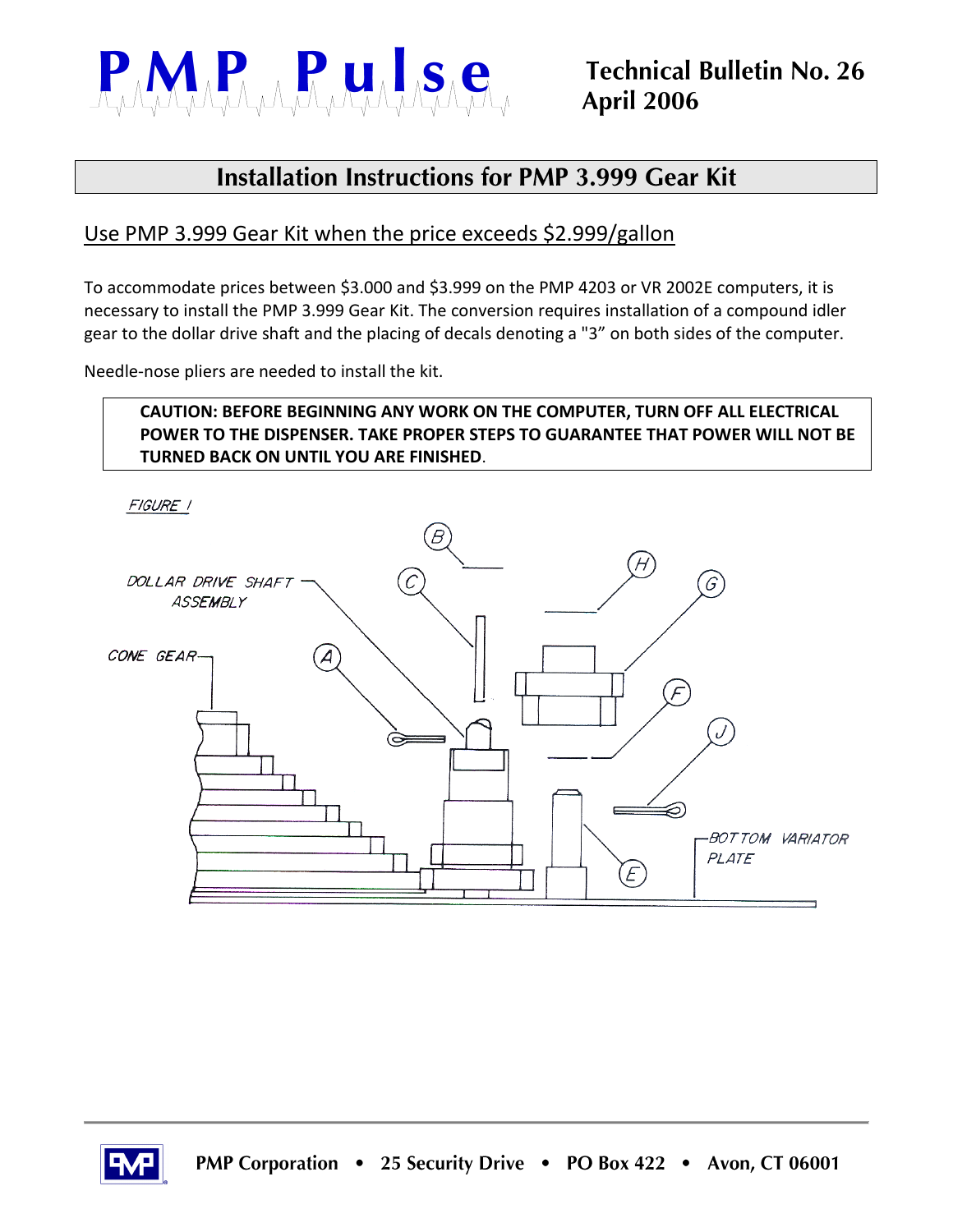## **Installation of Compound Idler Gear:**

1. Open the variator sliding dust covers on the non-totalizer side of the computer. Locate the dollar drive shaft assembly (See Figure 1). It is below the right hand gallon wheel on the right side of the variator bottom plate.



*Before installing the 3.999 kit, make sure there is a stud (E) next to the dollar drive shaft as shown in the left picture. If the stud is not present, but there is a mounting hole (K) as shown in the right picture, order Compound Gear Stud Kit P/N 81011.*

Before proceeding further, make sure there is a stud  $(E)$  in the computer. Occasionally, a unit will not have a stud, but will have a stud mounting hole (K) in the variator bottom plate near the dollar drive shaft. If so, you will need to obtain P/N 81011 Compound Gear Stud Kit. This kit consists of a stud, lock washer, nut and mounting instructions. In the rare instance of there being no stud or no hole in the variator bottom plate, the computer cannot be converted.

- 2. Remove cotter pin (A) and save it. (An extra cotter pin is provided as a spare.)
- 3. Lift washer (B) up the shaft and remove the vertical pin (C) which locks the two gears on the bottom of the dollar drive shaft together. **Save the pin in case the price per gallon drops below \$3.00 in the future**. **The plastic kit bag can be used to the store the pin and these instructions. A wire tie wrap is provided to allow attaching the bag to the computer.**
- 4. Slide washer (B) down the shaft and replace cotter pin (A).
- 5. Clean stud (E) next to the dollar drive shaft and place the smaller washer, 5/16" O.D. (F) on it.
- 6. Install the compound idler gear (G) on stud (E) with teeth facing down. Make sure that the teeth fully engage the gears on the dollar drive shaft.
- 7. Place the 5/8" O.D. washer (H) on stud (E) and secure the assembly with a  $\frac{1}{2}$ " cotter pin (J).
- 8. **Make sure that the dollar shift lever is in the 200 (leftmost) position.**
- 9. Set the rest of the pricing range arms as necessary and close the variator sliding dust covers.